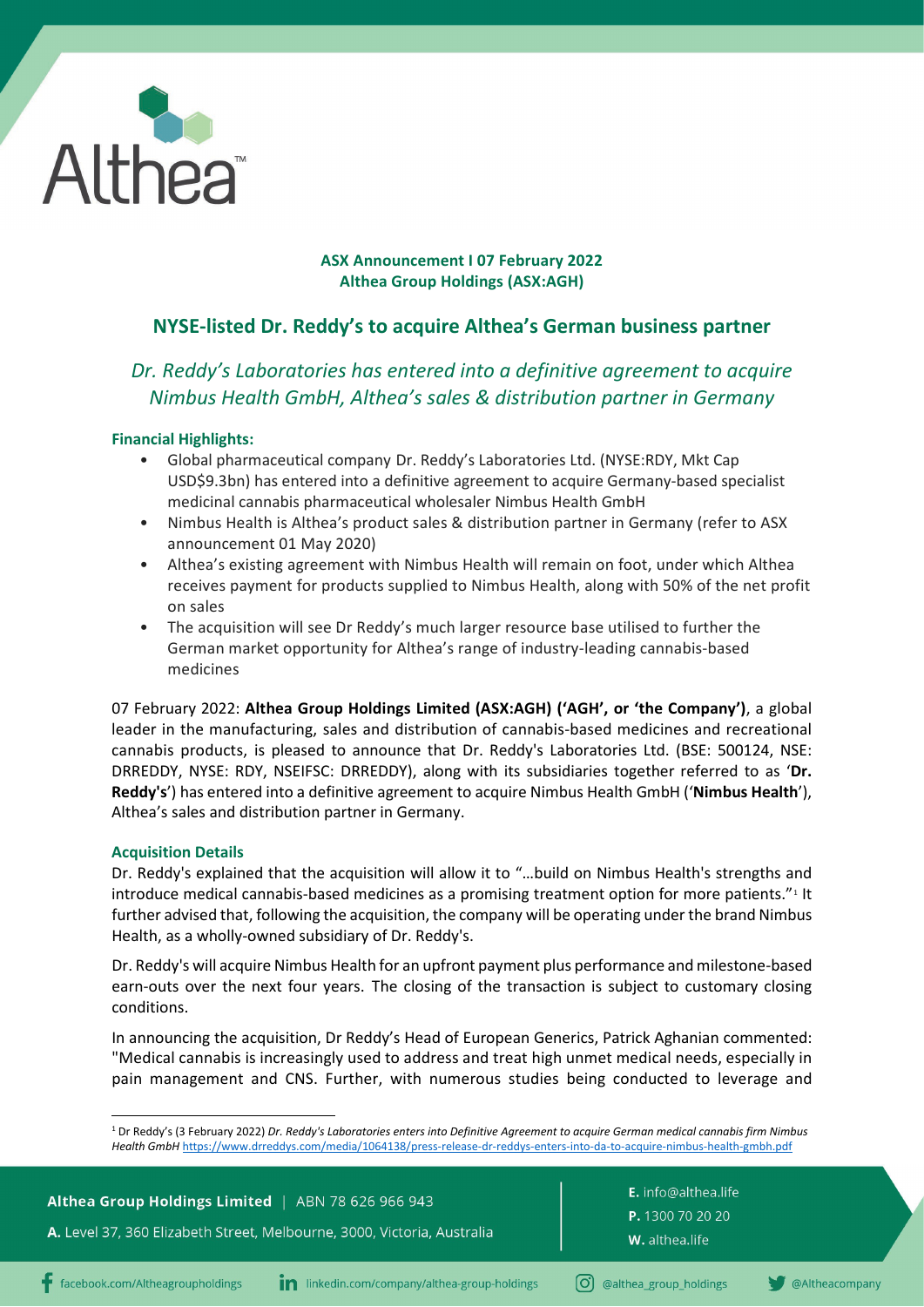

introduce medical cannabis, we believe this is a must-be field for future healthcare delivery. Nimbus Health has established itself as a fast-growing, highly reputable, pioneering platform with an excellent network of trade partners and know-how access, where the German sick-funds fully reimburse medical cannabis. As more European countries adopt the usage of medical cannabis, the ability to leverage and access newer geographies will be key."

**Nimbus Health Founder and Managing Director, Linus Maximilian Weber added:** "We are very confident that being part of Dr. Reddy's will add significant scale and efficiencies within our operations, and further increase our impact in this quickly developing market. Althea is an industry leading brand of cannabis-based medicines, and we are extremely proud to continue to represent the brand in Germany."

**AGH CEO, Joshua Fegan said:** "Althea is delighted to welcome Dr Reddy's as a global partner, and we look forward to being part of their journey into medicinal cannabis. This acquisition marks another investment from a globally recognised pharmaceutical company into our industry, and it is fantastic that Althea is a part of that story. I envision further investments to come from 'big pharma', as Althea's cannabis-based medicines, amongst other brands, continue to be prescribed to many tens of thousands of patients across the world."

#### **-ENDS-**

#### *Authorised by: Robert Meissner, Company Secretary*

#### **For further information, please contact:**

| <b>Althea</b>           |
|-------------------------|
| Josh Fegan              |
| CEO & Managing Director |
| M: 1300 70 20 20        |
| E: contact@althea.life  |

**Media Enquiries Dan Francome** Media Relations **P:** +613 9650 5096 **E:** [dfrancome@althea.life](mailto:dfrancome@althea.life)

**Investor Relations Madeline Howson** Client Services P: +61 434 073 160 **E:** [madeline.howson@advisir.com.au](mailto:madeline.howson@advisir.com.au)

#### **Althea Group Holdings Limited (ASX:AGH)**

Althea Group Holdings Ltd ('AGH') is a global leader in the manufacturing, sales and distribution of cannabis-based medicines and recreational cannabis products. AGH services these sectors via two distinct business units. Althea, the company's pharmaceutical business, offers a comprehensive range of cannabis-based medicines which are made available to patients via prescription. Peak Processing Solutions, AGH's recreational cannabis business, produces legal cannabis products purchased by adult consumers in retail stores.

AGH operates in highly regulated and legal cannabis markets across the world with burgeoning operations in Europe, North America, Australia and Africa.

To learn more about Althea, please visit: [www.althea.life](http://www.althea.life/)

### Althea Group Holdings Limited | ABN 78 626 966 943

A. Level 37, 360 Elizabeth Street, Melbourne, 3000, Victoria, Australia

E. info@althea.life P. 1300 70 20 20 W. althea.life